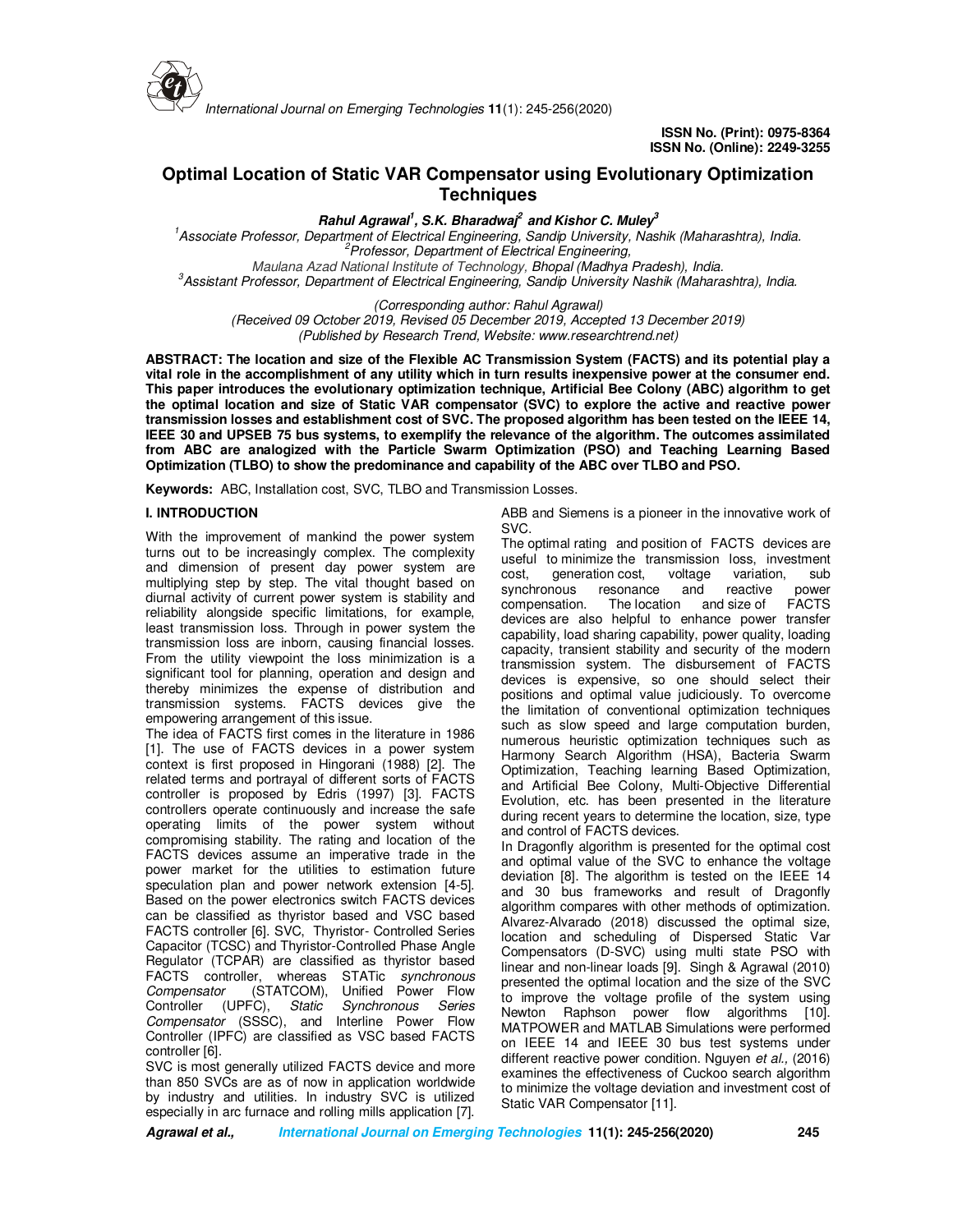The result obtained from the Cuckoo search algorithm was found better as compared to PSO and Harmony search algorithm. Balachennaiah *et al.,* (2015) describes the application of ABC for optimal power flow with SVC has multi-objective function, namely, power loss minimization and voltage stability enhancement [12]. The optimal location and sizing is used as a control variable and simulation is performed on standard IEEE 14 bus test system using MATLAB. The optimal location and size of SVC using a Galaxy based search algorithm with voltage deviation and real power losses as an objective function is presented in [13]. The optimal location and size of SVC to enhance voltage and minimize the transmission loss of the IEEE 14, IEEE 30 and IEEE 57 bus systems using a Self Adaptive Firefly Algorithm (SAFA) were examined by [14]. The result obtained from Self adaptive Firefly algorithm was found better as compared to Bacterial Foraging algorithm. Hemachandra *et al.,* (2019) proposed a hybrid Kinetic Gas Molecule Optimization-PSO for optimal sizing of PSO to minimize the cost of SVC for the standard IEEE-30 bus system [25]. Sahu and Saxena, (2013) proposed a method to enhance the dynamic performance of the power system stabilizer with SVC. Simulation results are carried with MATLAB software [26].

Going through the literature we observed that many papers appeared for improving voltage profile, sizing of the FACTS device, optimization of the location and minimization of the active power loss for various standard IEEE bus systems and do not take reactive power loss in account to optimize the location and size of SVC. In this paper, an Artificial Bee Colony algorithm is presented for solution of multi-objective problems. The Newton Raphson power flow algorithm is implemented with and without SVC using evolutionary optimization techniques for optimizing the objective function. The objective function consists of real power transmission loss, reactive power transmission loss and installation cost of the SVC. In order to show the effectiveness of the proposed simulation the IEEE 14, IEEE 30 and Indian 75 bus test systems are taken as examples. The results obtained are reasonable and comparison of ABC with PSO and TLBO are presented.

This research work presented the optimal location and rating of SVC in power system using the ABC. The ABC Algorithm is a heuristic optimization technique developed by Karaboga (2005) [15]. It is a population based swarm intelligence method [17]. It is based on the foraging behavior of the honey bees [15, 17]. The colony of artificial bees consists of three groups of bees: employed bees, onlookers and scouts. An employed bee searches the available food sources, after collecting bring it to their origin and as per the food availability they do waggle dance. An onlooker bee selects the food source, depending upon the probability of food [16]. The scout bee searches the new food source when the food source of any employed bee is abandoned.

#### **The major contribution of this research work includes the following**

(i) The proposed mathematical model of transmission line includes a half line charging susceptance and tap changing transformer to determine the complex transmission losses of the system.

(ii) Apart from the determination of the overall active and reactive power losses, reactive power flow of the transmission line is also present in the present research work.

(iii) The solution is converging to optimal value in all the three techniques, but the variation occurs merely in the last converged values.

The paper is organized as follows. Section II presents the modelling of SVC. In section III formulations of the objective function are described. Section IV describes the implementation of ABC for optimal placement of SVC. Section V discusses the results. The suitability of the artificial bee colony algorithms using flexible AC transmission system devices is presented by comparing the results. Finally, section VI presents the conclusion.

# **II. MODELING OF SVC**

The Fig. 1 shows the variable susceptance model of SVC. This model of SVC is considered in power flow equation with ABC to determine the optimal location and sizing. By varying the susceptance, reactive power varies to maintain the bus voltage. The current through the SVC and reactive power capacity of the SVC at bus 'k' is formulated as

$$
I_{\text{SVC}} = j B_{\text{SVC}} \times V_k \tag{1}
$$

$$
Q_{\text{SVC}} = -j B_{\text{SVC}} \times V_k^2 \tag{2}
$$

 $Q_{\text{SVC}} = -j B_{\text{SVC}} \times V_K$  is the voltage, B<sub>SVC</sub> is the susceptance of SVC, Isvc is the injected current of SVC and Q<sub>SVC</sub> is the injected reactive power of SVC at the *k* hus respectively.

The lower and upper bound of susceptance is given by the Eqn. (3)



**Fig. 1.** The Variable susceptance model of SVC.

#### **III. OBJECTIVE FUNCTIONS**

The objective functions described are as follows:

*A. Minimization of the Active Power and Reactive Power Loss* 

Consider the equivalent  $\pi$  model of a transmission line with admittance Yik between the *earth* and *quiet* bus as shown in Fig. 2. Let the current enters at  $i^{\text{th}}$  and  $k^{\text{th}}$  bus are  $I_i$  and  $I_k$  and bus voltage at  $i^h$  and  $k^h$  bus are  $V_i$  and  $V_k$  respectively.



**Fig. 2.** Equivalent pi model of transmission line.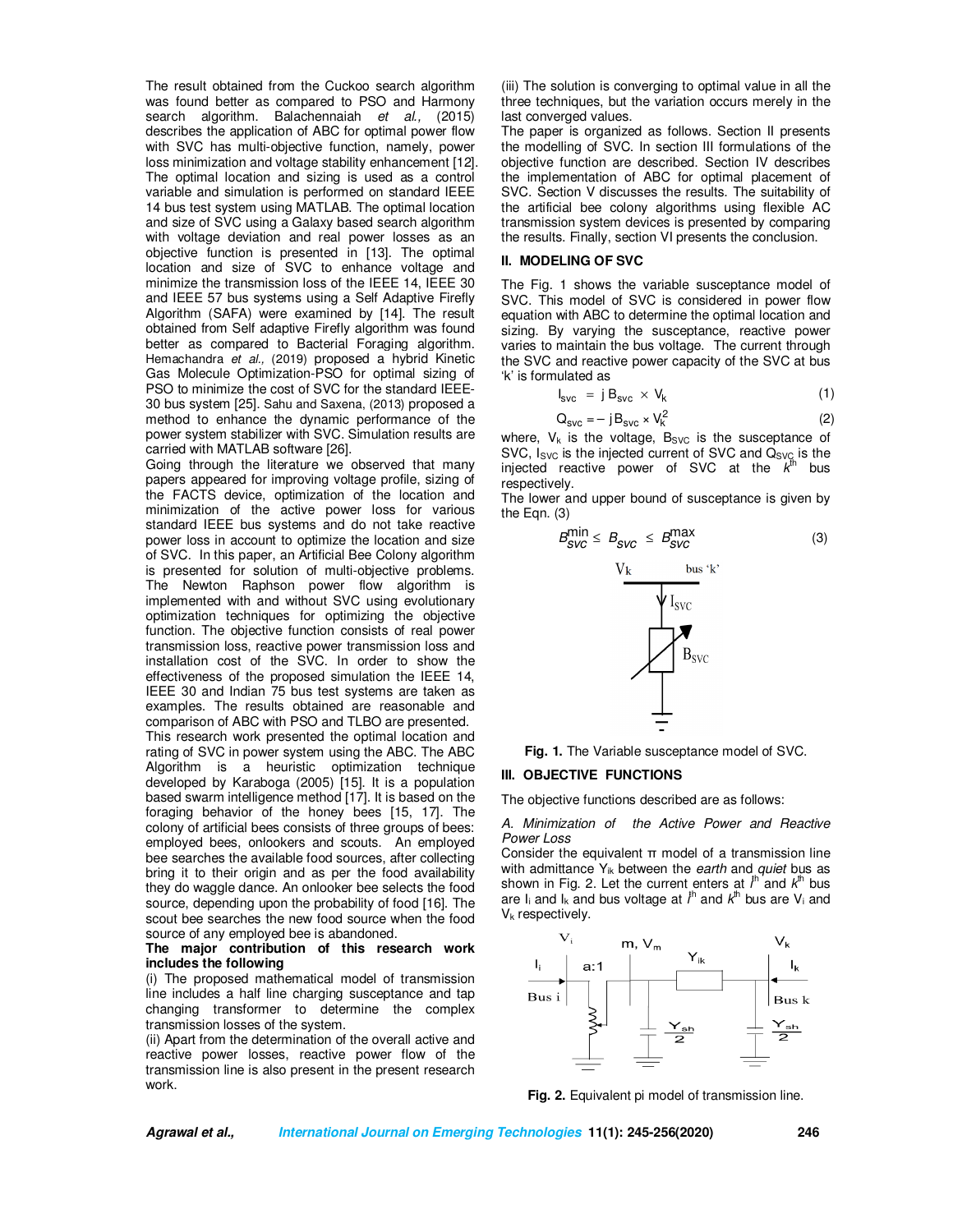Here Ysh is the line charging admittance and '*a'* is the tap ratio of the tap setting transformer.

The current flowing from the  $i<sup>th</sup>$  bus to  $k<sup>th</sup>$  bus is given by Iik

$$
I_{ik}=\left(\frac{V_i}{a^2}-\frac{V_k}{a}\right)Y_{ik}+\frac{V_i}{a^2}\times\frac{Y_{sh}}{2}\hspace{1.5cm}(4)
$$

Similarly the current flowing from the k<sup>th</sup> bus to i<sup>th</sup> bus is given by l<sub>ki</sub>

$$
I_{ki} = \left(V_k - \frac{V_i}{a}\right) Y_{ik} + V_k \times \frac{Y_{sh}}{2}
$$
 (5)

The complex power  $S_{ik}$  and  $S_{ki}$  measured at the buses i and k respectively, and both defined positive into the line are expressed as

$$
S_{ik} \! = \! P_{ik} \! + \! j Q_{ik} \! = \! V_{i} \! \! \left( \frac{V_{i}^{*}}{a^{2}} \! - \! \frac{V_{k}^{*}}{a} \right) \! Y_{ik}^{*} \! + \! \frac{\left| V_{i} \right|^{2}}{a^{2}} \! \times \! \frac{Y_{sh}^{*}}{2} \qquad \quad \ \ \left( 6 \right)
$$

$$
S_{ki} = P_{ki} + jQ_{ki} = V_kI_{ki}^* = V_k \left(V_k^* - \frac{V_i^*}{a}\right)Y_{ki}^* + |V_k|^2 \times \frac{Y_{sh}^*}{2} \qquad \qquad (7)
$$

The algebraic sum of Eqns. (6) and (7) determine the complex losses in the transmission line.

 $S=S_{ik}+S_{ki}$  (8)

The first objective is defined by the real part of the Eqn. (8) and expressed mathematically as

$$
P_{loss} = real (S)
$$
\nAfter the normalization first objective function is given by

$$
\min f_1 = \frac{P_{\text{loss}}}{P_{\text{loss}_o}}\tag{10}
$$

where, P<sub>loss</sub> is the active power transmission loss with

SVC and optimization methods and P<sub>loss<sub>o</sub> is the active</sub>

power transmission loss without SVC and optimization method.

The second objective is defined by the imaginary part of the Eqn. (8) and expressed mathematically as

$$
Qloss =  $Img(S)$  (11)
$$
  
The normalization form of second choice function can

The normalization form of second objective function can be expressed as

$$
\min f_2 = \frac{Q_{\text{loss}}}{Q_{\text{loss}_o}}\tag{12}
$$

 $\mathbb{R}^3$ loss,  $\mathbb{Q}_{\text{loss}}$  is the reactive power transmission loss with SVC and optimization methods and  $\mathsf{Q}_{\mathsf{loss}_\mathrm{o}}$  is the reactive

power transmission loss without SVC and optimization method.

#### *A. Minimization of the Installation Costs*

The minimization of the installation cost of the SVC device is selected as the third objective and written by (13)

$$
IC_{SVC} = C_{SVC} \times S_{SVC} \times 1000
$$
 (13)

where,  $IC_{SVC}$  is the installation cost of SVC [in US\$], C<sub>SVC</sub> is the cost of SVC devices [in US\$/ kVAR] and S<sub>SVC</sub> is the Operating range of SVC [in MVAR].

The total SVC cost in US\$/ kVAR is given as

$$
C_{\rm{src}} = 0.0003S^2 - 0.3051S + 127.38 \text{ [US$/kVAR]} \qquad (14)
$$

The normalization form of installation cost is given by the Eqn. (15)

$$
\min f_3 = \frac{IC_{\text{SVC}}}{IC_{\text{SVC}_0}} \tag{15}
$$

where, IC<sub>SVCo</sub> installation cost of SVC without optimization method.

The multi objective optimization problem consisting Eqns. (10), (12) and (15) and network constraints is converted into a single objective optimization problem with the fitness function expressed as

$$
\mathsf{F} = \alpha_1 \times \mathsf{f}_1 + \alpha_2 \times \mathsf{f}_2 + \alpha_3 \times \mathsf{f}_3 \tag{16}
$$

where,  $\alpha_2, \alpha_2$  and  $\alpha_3$  are the weighting factors. The weighting factors are defined as the [19]

$$
\alpha_1 = w_1 \times w_2 \tag{17}
$$

$$
\alpha_2 = (1 - w_1) \times w_2 \tag{18}
$$

$$
\alpha_3 = (1 - w_2) \tag{19}
$$

$$
\alpha_1 + \alpha_2 + \alpha_3 = 1 \tag{20}
$$

 $\alpha_1 + \alpha_2 + \alpha_3 = 1$ <br>The factor w<sub>1</sub> and w<sub>2</sub> are selected between 0 and 1. In present research the value of the factor  $w_1 = 0.7120$ ,  $w_2$ = 0.6850,  $\alpha_1$  = 0.4877,  $\alpha_2$  = 0.1973 and  $\alpha_3$  = 0.3150 are chosen based upon the weightage given to the objective function.

The Eqn. (16) is subjected to the following equality and inequality constraints

### **Equality constraints:**

The real and reactive power balance equations for nbus power system is

$$
P_i^{spc} - \sum_{j=1}^n \left| V_i \right| \left| V_j \right| \left\{ G_{ij} cos(\delta_i - \delta_j) + B_{ij} sin(\delta_i - \delta_j) \right\} = 0 \tag{21}
$$

$$
Q_i^{\textrm{spc}}\!-\!\sum\limits_{j=1}^{n}\!\left|V_{i}\right|\!\left|V_{j}\right|\!\left\{G_{ij}\textrm{sin}(\delta_{i}-\delta_{j})-B_{ij}\textrm{cos}(\delta_{i}\!-\delta_{j})\left.\right\}\!=\!0\qquad \quad \ \ (22)
$$

 $P_i^{\text{spc}}$  and  $Q_i^{\text{spc}}$  are the specified real and reactive power at the bus 'i' and expressed in terms of total power generated and total load demand as per the Eqn. (23) and (24)

$$
P_i^{Spc} = P_i^G - P_i^D \tag{23}
$$

$$
Q_i^{Spc} = Q_i^G \cdot Q_i^D \tag{24}
$$

where  $P_i^G$  and  $P_i^D$  are the real power generation and

real power demand at the  $i^{\text{th}}$  bus,  $\mathsf{Q}^{\text{G}}_{i}$  and  $\mathsf{Q}^{\text{D}}_{i}$  are the reactive power generation and reactive power demand at the  $i^{\text{th}}$  bus,  $B_{ij}$  the susceptance between the *i*th  $i^{\text{th}}$  and *j*<sup>th</sup> bus, G<sub>ij</sub> the conductance between the *i*<sup>th</sup> and *j*<sup>th</sup> bus, V<sub>i</sub> and V<sub>j</sub> is the voltage of the  $i^{\text{th}}$  and  $j^{\text{th}}$  bus,  $\delta_i$  and  $\delta_j$  is the phase angles of the *i*<sup>th</sup> and *j*<sup>th</sup> bus respectively.

**Inequality constraints:** Real power generation constraint

$$
|P_{Gi}| \le \epsilon \text{ for } i=1, 2...NG
$$
 (25)

$$
|\nQ_{Gi}| \leq \epsilon \quad \text{for } i = 1, 2...NG
$$
 (26)

Bus voltage constraint

$$
\left|V_i^{\min}\right| \leq \left|V_i\right| \leq \left|V_i^{\max}\right| \text{ For } i=1, 2...N \tag{27}
$$

Tap setting Transformer constraint

$$
\tan_i^{\min} \leq \tan_i \leq \tan_i^{\max} \text{ For } i=1, 2...N
$$
 (28)  
SVC reactive power constraint

$$
-100 \text{ MVAR} \leq Q_{\text{SVC}} \leq 100 \text{MVAR} \tag{29}
$$

where, NG is the set of PV buses, N is the set of buses and  $ε$  is the tolerance. Here  $ε$  it is 0.0001 pu.

### **IV. IMPLEMENTATION OF ABC FOR THE OPTIMAL PLACEMENT OF SVC**

ABC algorithm is the effective and powerful algorithm for determining the location and size of the FACTS devices. In the ABC algorithm, first half of the colony consists of employed artificial bees and the second half constitutes the onlookers. In the ABC algorithm, each cycle of the search consists of three steps: sending the employed bees onto the food sources and then measuring their

**Agrawal et al., International Journal on Emerging Technologies 11(1): 245-256(2020) 247**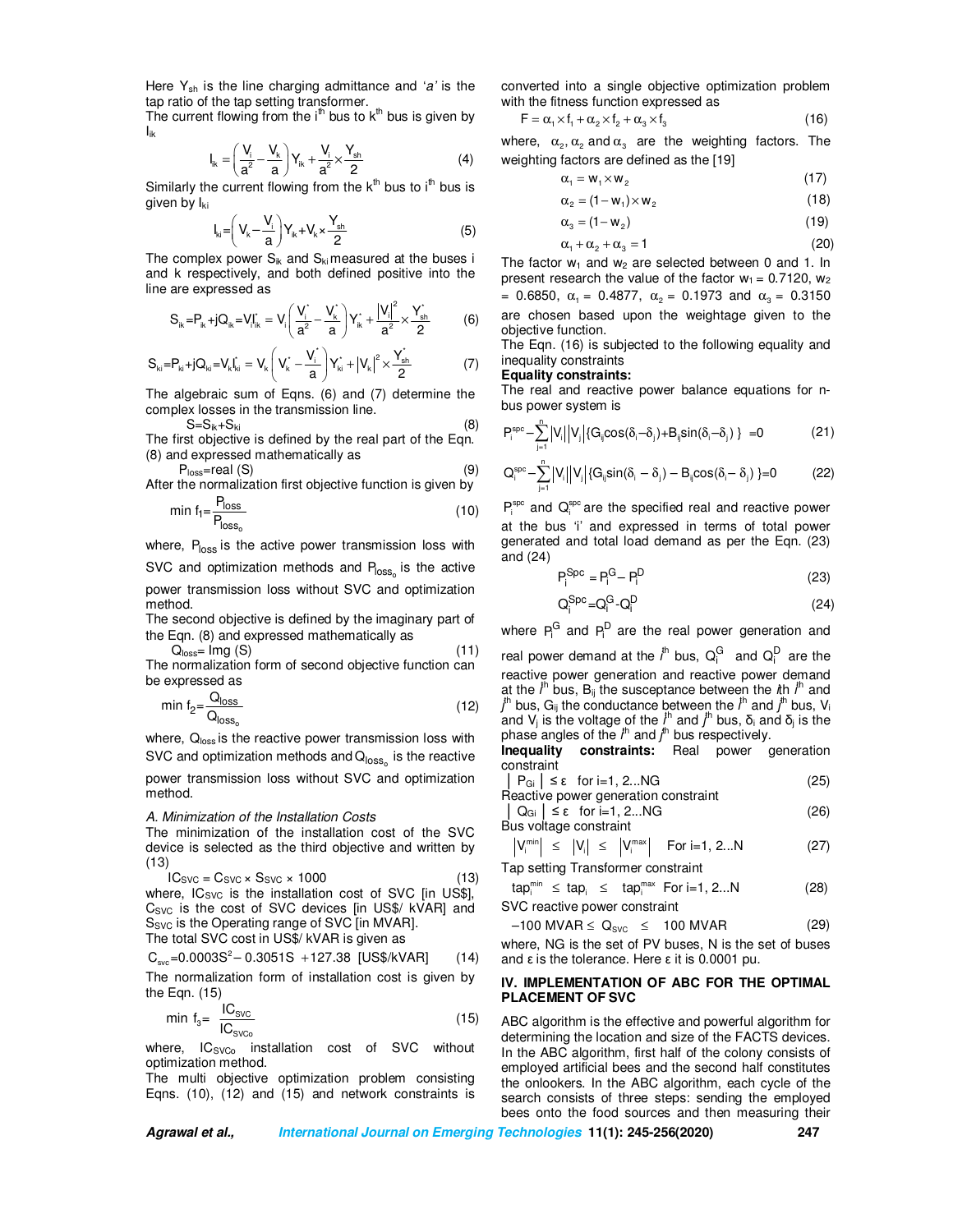nectar amounts; selecting of the food sources by the onlookers after sharing the information of employed bees and determining the nectar amount of the foods; determining the scout bees and then sending them on to possible food sources [15-17].

Step by step procedure of ABC is explained in the subsection below:

**Step1:** Set the location and size of SVC as a decision variable of ABC.

**Step II:** Initialize the ABC parameter namely

 $D =$  Number of parameter or decision variable

 $CS =$  Colony size, it represents the number of ants in the colony

Max cycle = Maximum number of iterations

Cycle = Current iteration

 $EB = CS/2 =$  Number of employed bee

**Step III:** Initialize the employed bee position randomly in the search space bounded by D and EB. The  $j^{\text{th}}$ parameter of i<sup>th</sup> employed bee is given by the following equation

$$
x_i = x_j^{\min} + (x_j^{\max} - x_j^{\min}) \times \text{rand}(EB, D) \tag{30}
$$
  
where

 $x_j^{\min}$  = minimum value of decision variable

 $x_j^{\text{max}}$  = maximum value of decision variable

rand = uniformly distributed random number between (0, 1)

**Step IV:** Read the line data, generator data, transformer data and bus data. Run the Newton Raphson (NR) load flow for each employed bee as generated above. Calculate the objective function  $f_i$  for each employed bees. The objective function value in ABC, represent the amount of nectar in the food source.

**Step V:** Calculate fitness function using the following equation

$$
fit_{i} = \begin{cases} \frac{1}{(1+f_{i})} & \text{if } f_{i} \ge 0\\ 1 + abs(f_{i}) & \text{if } f_{i} < 0 \end{cases}
$$
(31)

Fitness function corresponds to the quality of the food source.

**Step VI:** Employed bee phase

(a) Set  $cycle = 1$ .

(b) Update the employed bee position using the equation

$$
V_{ij} = x_{ij} + R_{ij}(x_{ij} - x_{kj})
$$
 (32)

where  $V_{ij}$  = new position of employed bee

 $x<sub>ii</sub>$  = current position of employed bee

 $j =$  parameter to change  $(1, 2, \ldots, I)$ 

 $k =$  neighbour bee parameter generates randomly between 1, 2………, EB ≠ i

 $R_{ii}$  = random no. in the interval  $[-1, 1]$ 

(c) Update the bus data, and run the load flow using the NR method for each decision variable of employed bee. Update the objective function  $f_i^{new}$  corresponding to  $V_{ij}$ . Update the fitness function fit<sub>i</sub><sup>new</sup> corresponding to  $V_{ij}$ .

(d) Apply greedy selection for employed bee phase. Compare the new food source  $V_{ij}$  to  $x_{ij}$ , to decide the good food source. If the new food source is better than the old food source, bee remembers it and corresponding value of  $f_i^{new}$  and  $f_i^{new}$ .

**Step VII:** Onlooker bee phase

(a) Select onlooker bee based on the probability value  $p_i$  of the food source using the fitness function  $f_i^{new}$  as per the formula

$$
p_i = \frac{f_i^{new}}{\sum_{i=1}^{EB} f_i^{new}}
$$
 (33)

n=1<br>(b) Update onlooker bee position by using (30). Update the bus data, and run the load flow using the NR method for each decision variable of onlooker bee. Evaluate objective function  $f_i^{new1}$  and  $fit_i^{new1}$ .

(c) Apply greedy selection for onlooker bee phase. If the new solution  $f_i^{new1}$  is better than the previous solution  $f_i^{new}$ , replace the previous solution with the new one, and corresponding position.

**Step VIII:** Scout bee phase-If the position of employed bee cannot be improved from pre-determined number of cycle than that food source is called abundant food source. That employed bee becomes a scout bee and randomly produced a new solution  $x_i$  as per the Eqn. (34).

$$
x_i = x_j^{\min} + \text{rand}(1, D) \times (x_j^{\max} - x_j^{\min}) \tag{34}
$$

Where rand (1, D) is the uniformly distributed random number between (0, 1).

**Step IX:** Remember the best food so far.

**Step X:** Cycle = Cycle  $+1$ 

**Step XI:** If cycle ≤ max cycle, go to step VI otherwise go to step XII.

**Step XII:** Stop

The pseudo code of the proposed ABC algorithm with an optimal location of SVC is given in Table 1.

#### **Table 1: The Pseudo code for ABC algorithm with SVC.**

Begin

 Read system data, line data and bus data Run the Newton Raphson load flow algorithm and determine the bus voltage, active power and reactive power for all the buses.

Initialize the position and rating of the SVC as an optimization parameter of ABC.

Initialize D, CS, EB and termination criterion

Generate an initial population of employed bee  $x_i = x_j^{min} + (x_j^{max} - x_j^{min}) \times rand(EB, D)$ 

Evaluate the objective function f(x) for all employed bee

Calculate the fitness function fit(x) as per eq.  $(31)$ 

trial=zeros(1, EB)

**For cycle= 1: maximum cycle {termination criterion}**

{ Employed bee phase}

Update the initial population of employed bee  $V_{ij} = x_{ij} + R_{ij}(x_{ij} - x_{kj})$ Update system data, line data and bus data

Run the Newton Raphson load flow algorithm for each employed bee V<sub>ii</sub> Update the objective function f<sup>new</sup>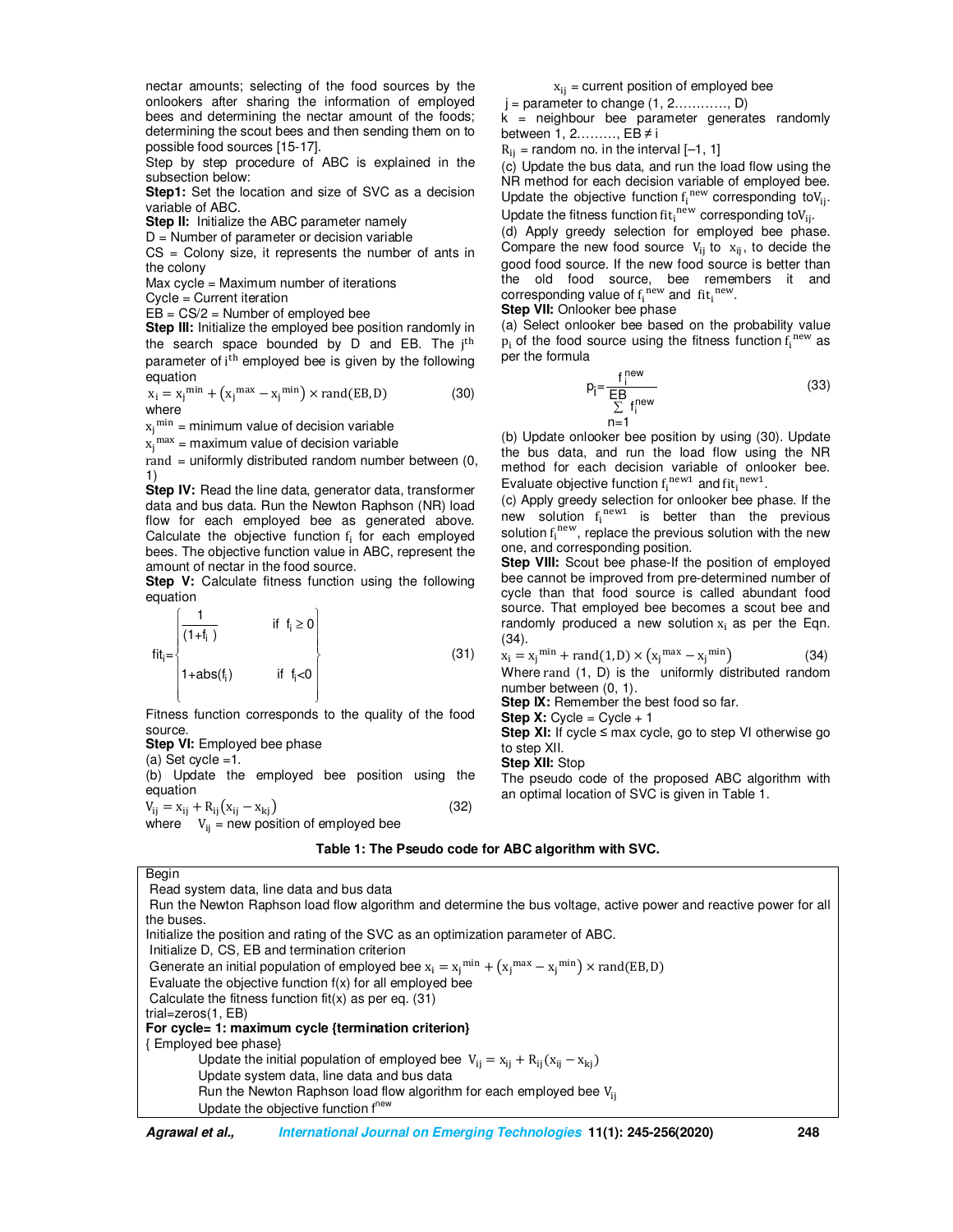Update the fitness function  $fit'$  Calculate the minimum value of the objective function Apply greedy selection for employee bee phase for i=1:EB If  $f(i) \leq f^{new}(i)$  (if previous value less then new value)  $V_{ii}(i)=X_{ii}(i)$  $f^{new}(i) = f(i)$  $fit^{new}(i) = \dot{fit}(i)$  trial(i)=trial(i)+1 (trial counter increase by one, if new value not better than previous value) end end of employed bee phase { Onlooker bee phase} Select onlooker bee based on the probability value  $p_i$  of the food source using the fitness function f<sup>new</sup> as per the Eqn. (33) Update onlooker bee position  $V_{ij1} = x_{ij} + R_{ij} (x_{ij} - x_{kj})$ Update system data, line data and bus data Run the Newton Raphson load flow algorithm for each onlooker bee  $V_{in}$ Update the objective function f<sup>new1</sup> Update the fitness function fit<sup>new1</sup> Calculate minimum value of the objective function Apply greedy selection for onlooker bee phase for i=1:EB If  $f^{new}(i) \leq f^{new1}(i)$  (if previous value less then new value)  $V_{ii1}(i)=V_{ii}(i)$  $f^{new1}(i) = f^{new}(i)$  $fit^{new1}(i) = fit^{new}$  (i) trial(i)=trial(i)+1 (trial counter increase by one, if new value not better than previous value) end end of onlooker bee phase Scout bee phase Memorize the best food so far **End of termination criterion**  Display optimal value of result

# **V. TEST RESULTS AND DISCUSSION**

The three optimization algorithms are coded using MATLAB programming language with Newton Raphson power flow and applied on a 4 GHz, i5 personal laptop with 4 GB RAM. Simulation is performed on the following test systems

- (a) Test system 1- IEEE 14 bus system,
- (b) Test system 2- IEEE 30 bus system and
- (c) Test system 3- UPSEB 75 bus system.

 The line data, bus data, shunt data and generator data (at 100 MVA base) are taken from [20, 21]. The location and rating of SVC are considered as the optimized variable in the objective function. SVC is placed on the load buses only, where the generator and condenser are not connected. The parameter values of the ABC, PSO and TLBO optimization methods are

listed in Table 2. The minimum and maximum limits of voltage magnitude are here considered to be 0.95 p.u. to 1.05 p.u. The number of generators, condenser, load buses, transmission lines and transformer taps for the test systems is presented in Table 3.

### *A. Result for IEEE 14 bus System*

The real and reactive power transmission loss, location, rating and installation cost of SVC of the IEEE 14 bus system obtained from ABC are compared with those obtained from PSO and TLBO is presented in Table 4. Table 4 indicates that the optimal location of SVC for test system 1 is at bus number 7. From the Table 4 it is evident that if SVC is placed on the bus number 7, the real power transmission loss is reduced from 11.165 MW to 10.7878 with ABC, though with PSO and TLBO it is discovered 10.7878 MW and 10.7999 MW individually. Similarly the reactive power transmission loss without SVC is 29.2705 MVAR while with SVC using ABC, TLBO and PSO; it is found 26.333MVAR, 26.976 MVAR and 26.429 MVAR respectively.

| <b>ABC</b> parameter         |          | <b>PSO Parameter</b>      |              | <b>TLBO</b> parameter |          |
|------------------------------|----------|---------------------------|--------------|-----------------------|----------|
| <b>Parameter</b>             | Value    | <b>Parameter</b>          | Value        | <b>Parameter</b>      | Value    |
| Maximum number of iterations | 35       | Number of iterations      | 35           | Termination criterion | 35       |
| Number of decision variable  | 2        | Number of design variable | 2            | Number of subjects    | 2        |
| Colony Size (CS)             | 40       | Population size           | 20           | Number of students    | 20       |
| Limit                        | 40       | Inertial Weight, w        | 0.88 to 0.38 | Rand                  | $0$ to 1 |
| Number of employed bees (EB) | 20       | Constant, C1              | 2            |                       |          |
| Rand                         | $0$ to 1 | Constant, C <sub>2</sub>  | 2            |                       |          |
|                              |          | rand1                     | $0$ to 1     |                       |          |
|                              |          | rand <sub>2</sub>         | $0$ to 1     |                       |          |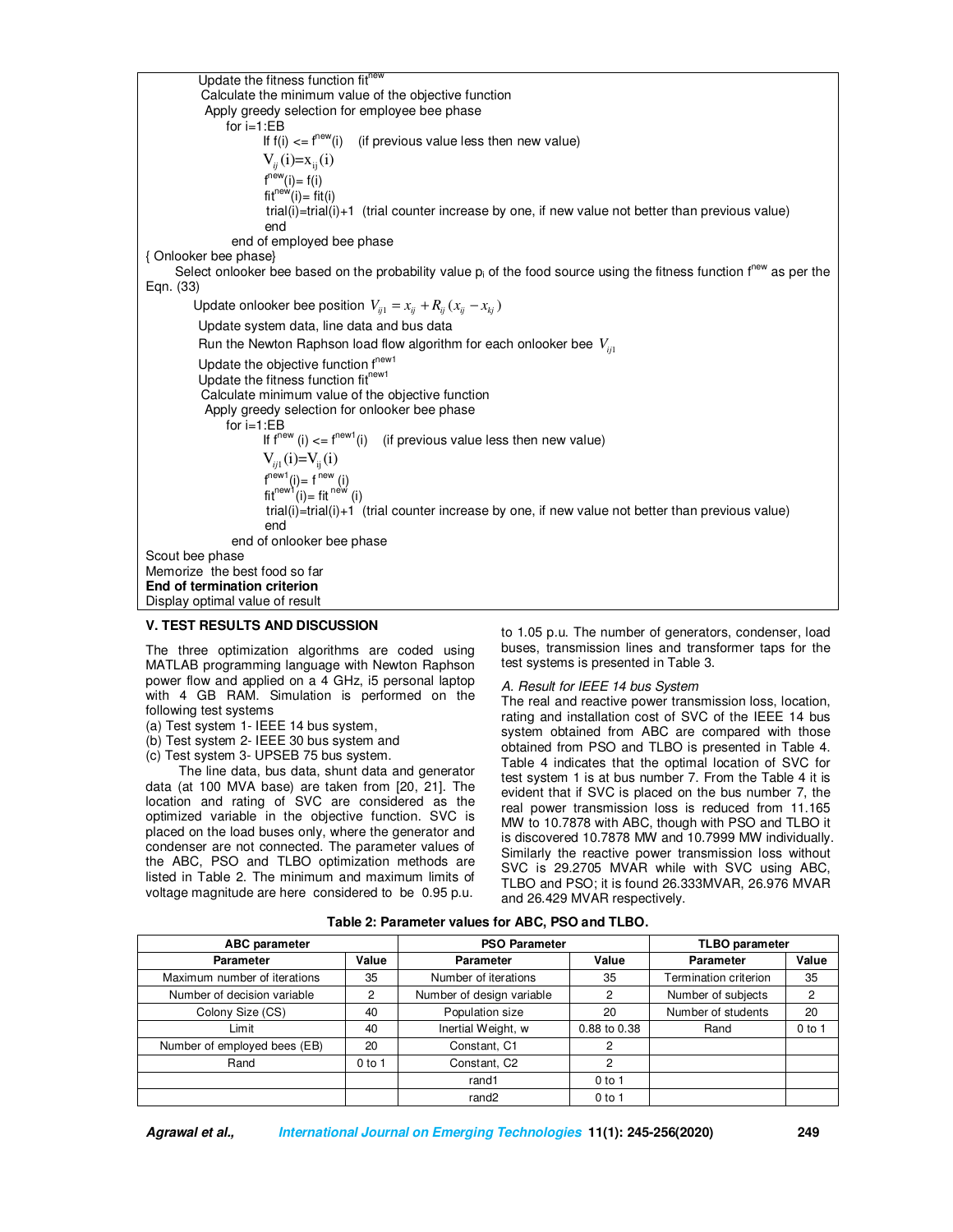| Table 3: System data for the standard test systems. |  |  |  |  |
|-----------------------------------------------------|--|--|--|--|
|-----------------------------------------------------|--|--|--|--|

| <b>System Data</b>           | <b>IEEE 14 Bus System</b>            | IEEE 30 Bus System                                   | <b>UPSEB 75 Bus System</b>                                                                                                                                                                                |
|------------------------------|--------------------------------------|------------------------------------------------------|-----------------------------------------------------------------------------------------------------------------------------------------------------------------------------------------------------------|
| Number of generators         | 2 (bus no. 1 and 2)                  | 3 (bus no. 1 to 6)                                   | 15 (bus no. 1 to 15)                                                                                                                                                                                      |
| Number of condenser          | 3 (bus no. 3, 4 and 5)               | 3 (bus no. 3, 4 and 5)                               |                                                                                                                                                                                                           |
| Number of load buses         | 9 (bus no. 6 to 14)                  | 24 (bus no. 7 to 30)                                 | 60 (bus no. 16 to 75)                                                                                                                                                                                     |
| Number of transmission lines | 20                                   | 41                                                   | 98                                                                                                                                                                                                        |
| Number of Transformer taps   | 3 (between buses 8-<br>$3, 9-6, 9-7$ | 4 (between buses 11-<br>9, 13-7, 13-8 and 28-<br>10) | 24 buses (between buses 16-2, 17-1, 17-16,<br>18-3, 19-20, 22-25, 23-24, 24-10, 26-27, 28-4,<br>29-30, 31-5, 32-6, 33-7, 34-8, 35-9, 36-37,<br>38-39, 40-11, 41-12, 42-13, 43-14, 44-15 and<br>$45-44$ ). |

It is shown in Table 4 that after placing SVC, both real and reactive power transmission losses of the test system 1 is reduced. The installation cost of the SVC with PSO is 48551 US\$, with TLBO it is 54016 US\$ whereas with ABC it is found 31651 US\$. The installation cost of the SVC with PSO is less against those obtained from TLBO. For the test system 1 the bus voltage without SVC at bus number 7 is 0.9938 per unit (pu), whereas with PSO, it is 0.9985 pu, with TLBO it is 0.9972 pu and with ABC it is found 0.9991 pu. Table 4 indicates the improvement in the bus voltage with SVC. The graphical representation of the bus voltage for the test system 1 is also shown in Fig. 3. The real power transmission loss for the IEEE 14 bus system with iterations is shown in Fig. 4. The results converge faster with ABC as compared to TLBO and PSO is also depicted in the Fig. 4. The results of SVC using ABC are superior as compared to those obtained from PSO and TLBO for all the control variables.

**Table 4: Transmission loss and installation cost analysis without and with SVC using ABC, PSO and TLBO of IEEE 14 bus system.** 

| <b>Control Variable</b>                    | Without<br><b>SVC</b> | With SVC using<br><b>PSO</b> | With SVC using<br><b>TLBO</b> | With SVC using<br><b>ABC</b> |
|--------------------------------------------|-----------------------|------------------------------|-------------------------------|------------------------------|
| Real power Transmission loss (MW)          | 11.165                | 10.7878                      | 10.7999                       | 10.7878                      |
| Reactive power Transmission loss<br>(MVAR) | 29.2705               | 26.429                       | 26.976                        | 26.333                       |
| SVC size (MVAR)                            |                       | 38.1743                      | 42.4749                       | 24.8779                      |
| Installation Cost (US\$)                   |                       | 48551                        | 54016                         | 31651                        |
| <b>Bus Number</b>                          |                       |                              |                               |                              |
| Voltage in pu at bus 7 (pu)                | 0.9938                | 0.9985                       | 0.9972                        | 0.9991                       |

### **Table 5: Reactive power flow (MVAR) without and with SVC using ABC, PSO and TLBO of IEEE 14 bus system.**

| <b>Line Number</b> | From<br><b>Bus</b> | To<br><b>Bus</b> | <b>Without SVC</b> | With SVC using TLBO | With SVC using PSO | With SVC using ABC |
|--------------------|--------------------|------------------|--------------------|---------------------|--------------------|--------------------|
|                    |                    |                  | 9.313              | 3.915<br>0.760      |                    | 0.087              |
| 12                 |                    |                  | 27.064             | 18.278<br>12.077    |                    | 10.054             |
| 13                 |                    | 10               | 7.370              | 7.223               | 6.331              |                    |
|                    |                    | 14               | 6.269              | 5.622<br>5.050      |                    | 3.866              |



**Fig. 3.** Bus voltage (pu) of IEEE 14 bus system with SVC using ABC, PSO and TLBO.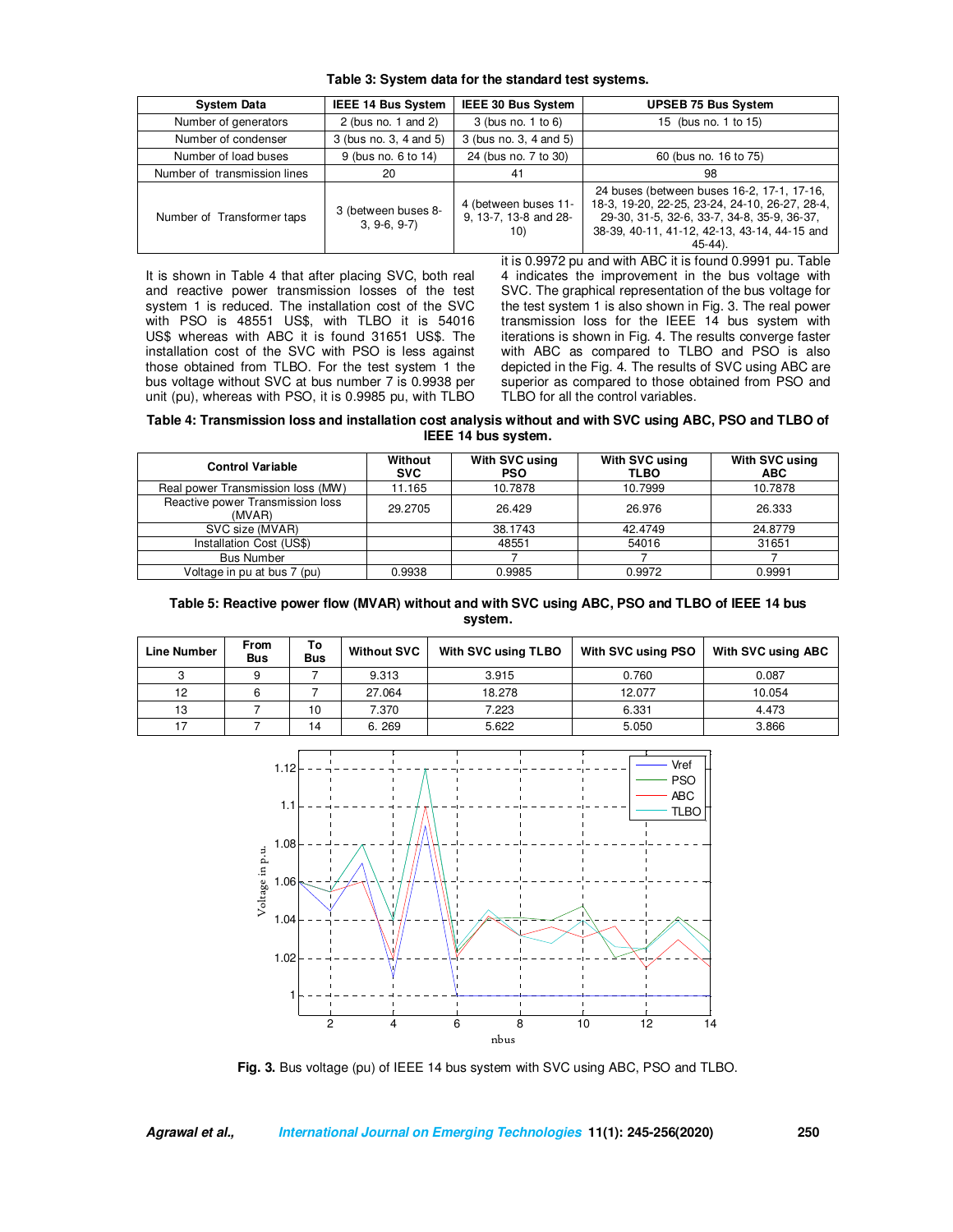

**Fig. 4.** Real power transmission loss (MW) of IEEE 14 bus system with optimization methods.

From the Table 4 it is clear that SVC is placed on the bus number 7, which is connected to bus number 9, 6, 10 and 14 through the line number 3, 12, 13 and 17 respectively. The reactive power flow without SVC and with SVC for the line number 3, 12, 13 and 17 are presented in Table 5. From the Table 5 it is visible that before the placement of SVC the reactive power is heavily flow in the lines, and after placement of SVC the reactive power flow of the lines is reduced.

For the IEEE 14 bus system with the identical system constraints, the results obtained using the ABC, PSO and TLBO technique presented in this paper are compared to some other optimization techniques reported in the literature as shown in Table 6. From the Table 6 it is evident that, the techniques presented in present paper perform better as comparable to those obtained using other techniques for minimizing the transmission losses. This highlights their capacity to give a superior quality solution.

#### *B. Result for IEEE 30 bus System*

The single line diagram of the IEEE 30 bus system is illustrated in Fig. 5. The system data for the IEEE 30 bus system is shown in Table 3.

The real and reactive power transmission loss, location, size and installation cost of SVC for the IEEE 30 bus system is given in Table 7. The real power transmission loss without SVC for IEEE 30 bus system is 6.8212 MW and with SVC it is found 6.5124 MW, 6.5169 MW and 6.5108 MW are respectively using PSO, TLBO and ABC. This outcome demonstrates that power transfer capacity of the considered test system has made strides.

From the Table 7 it is clear that if SVC is placed on the bus number 7, the reactive power transmission loss is

reduced from 20.309 MVAR to 18.375 MVAR with ABC, though with PSO and TLBO it is discovered 19.178 MVAR and 19.215 MVAR respectively. From the result, it is evident that both real and reactive power transmission losses of the IEEE 30 bus system are decreased. The installation cost of the SVC with PSO is 69803 US\$, with TLBO it is 80181 US\$ whereas with ABC it is found 68581 US\$ respectively. It is also seen from the Table 7 that SVC is placed on the bus number 7 with a value 54.906 MVAR, 63.081 MVAR and 53.942 MVAR using PSO, TLBO and ABC respectively. The results of SVC using ABC are superior as compared to those obtained from PSO and TLBO for all control variables.

The graphical representation of the real power transmission loss for the IEEE 30 bus system with iterations is shown in Fig. 6. It is observed from the Fig. 6 that during the first iteration, the real power transmission loss is lowest with PSO while highest with TLBO. With the iterations the results of all the three optimization methods are improved and after 20 iterations they give the best results. It is also depicted in the Fig. 6 that the result converges faster with ABC as compared to TLBO and PSO.

The reactive power flow without and with SVC using ABC, PSO and TLBO of IEEE 30 bus system is presented in Table 8. The reactive power flow in the line number 8 without SVC is -19.893 MVAR while with SVC using TLBO, PSO and ABC it is found -4.583 MVAR, - 4.537 MVAR and -3.256 MVAR respectively. From the Table 8 it is clear that after the placement of SVC the reactive power flow of all the lines connected to bus number 7 is reduced.

| Table 6: Comparative study of transmission loss of IEEE 14 bus system with SVC and optimization |  |
|-------------------------------------------------------------------------------------------------|--|
| techniques.                                                                                     |  |

| S. No.           | <b>Optimization Technique</b>                                   | <b>Active Power Transmission Loss in MW</b> |
|------------------|-----------------------------------------------------------------|---------------------------------------------|
|                  | Firefly Algorithm [14]                                          | 13.2451                                     |
| $\overline{2}$ . | Bacterial Foraging [14]                                         | 13.2616                                     |
| 3.               | Bacterial Foraging [23]                                         | 17.1690                                     |
| -4.              | Biogeography Based optimization (BBO) [24]                      | 12.9306                                     |
| 5.               | Chemical Reaction Optimization (CRO) [24]                       | 12.8246                                     |
| 6.               | Quasi-Oppositional Chemical Reaction Optimization<br>QOCRO [24] | 12.7843                                     |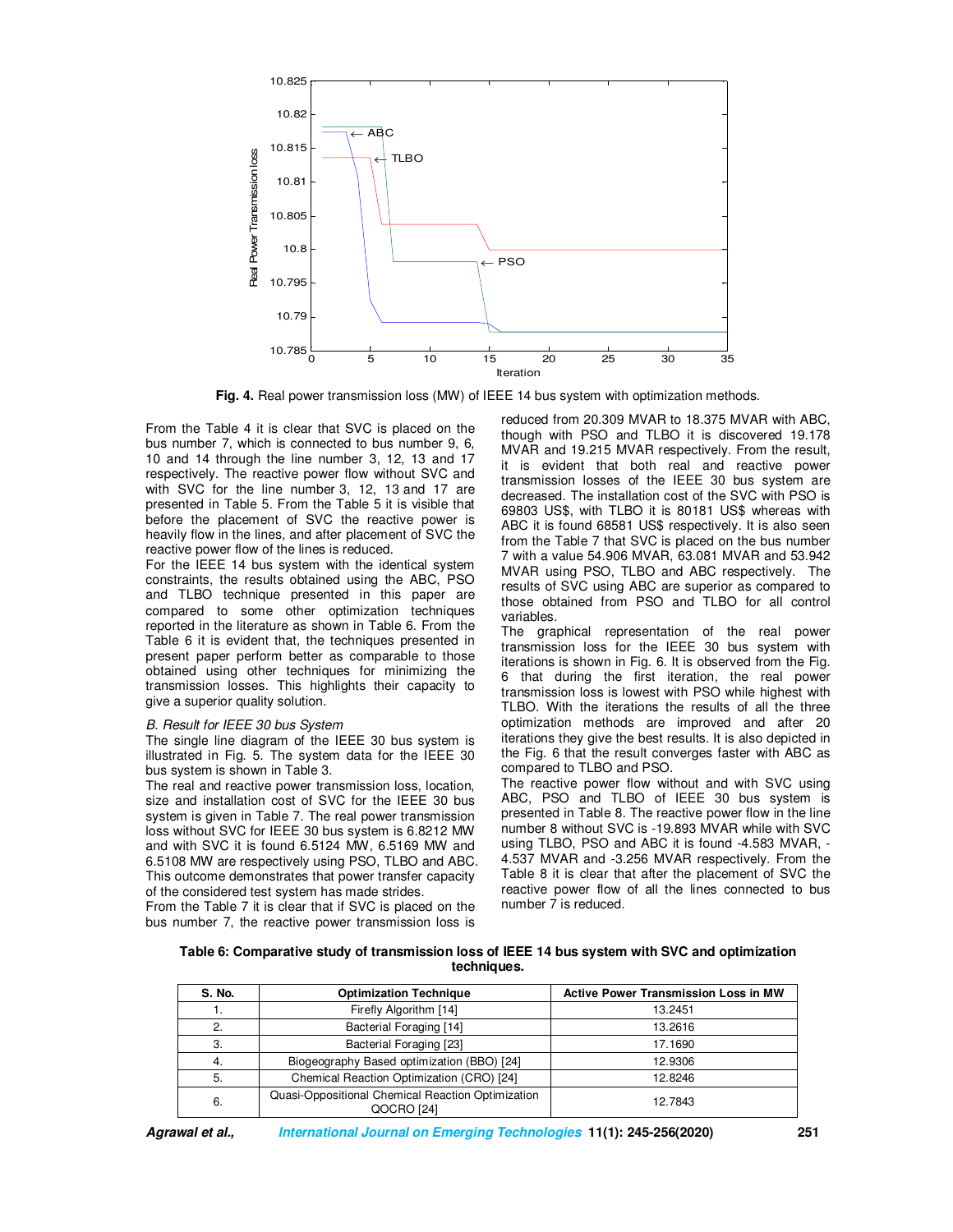

**Fig. 5.** Single line diagram of the IEEE 30 bus system.

| Table 7: Transmission loss and installation cost analysis without and with SVC using ABC, PSO and TLBO of |
|-----------------------------------------------------------------------------------------------------------|
| IEEE 30 bus system.                                                                                       |

| <b>Control Variable</b>                  | <b>Without SVC</b> | With SVC using PSO | With SVC using TLBO | <b>With SVC using ABC</b> |
|------------------------------------------|--------------------|--------------------|---------------------|---------------------------|
| Real power Transmission loss in MW       | 6.8212             | 6.5124             | 6.5169              | 6.5108                    |
| Reactive power Transmission loss in MVAR | 20.309             | 19.178             | 19.215              | 18.375                    |
| SVC size (MVAR)                          |                    | 54.906             | 63.081              | 53.942                    |
| Installation Cost (US\$)                 |                    | 69803              | 80181               | 68581                     |
| <b>Bus Number</b>                        |                    |                    |                     |                           |



**Fig. 6.** Real power transmission loss of IEEE 30 bus system with optimization methods.

The bus voltage with SVC using optimization techniques is indicated in Table 9. From the Table 9 it is clear that, voltage of all the load buses is improved with optimization methods. The outcome obtained from ABC

is better as compared to those obtained from TLBO and PSO. The pictorial representation of the bus voltage for the test system 2 is also shown in Fig. 7.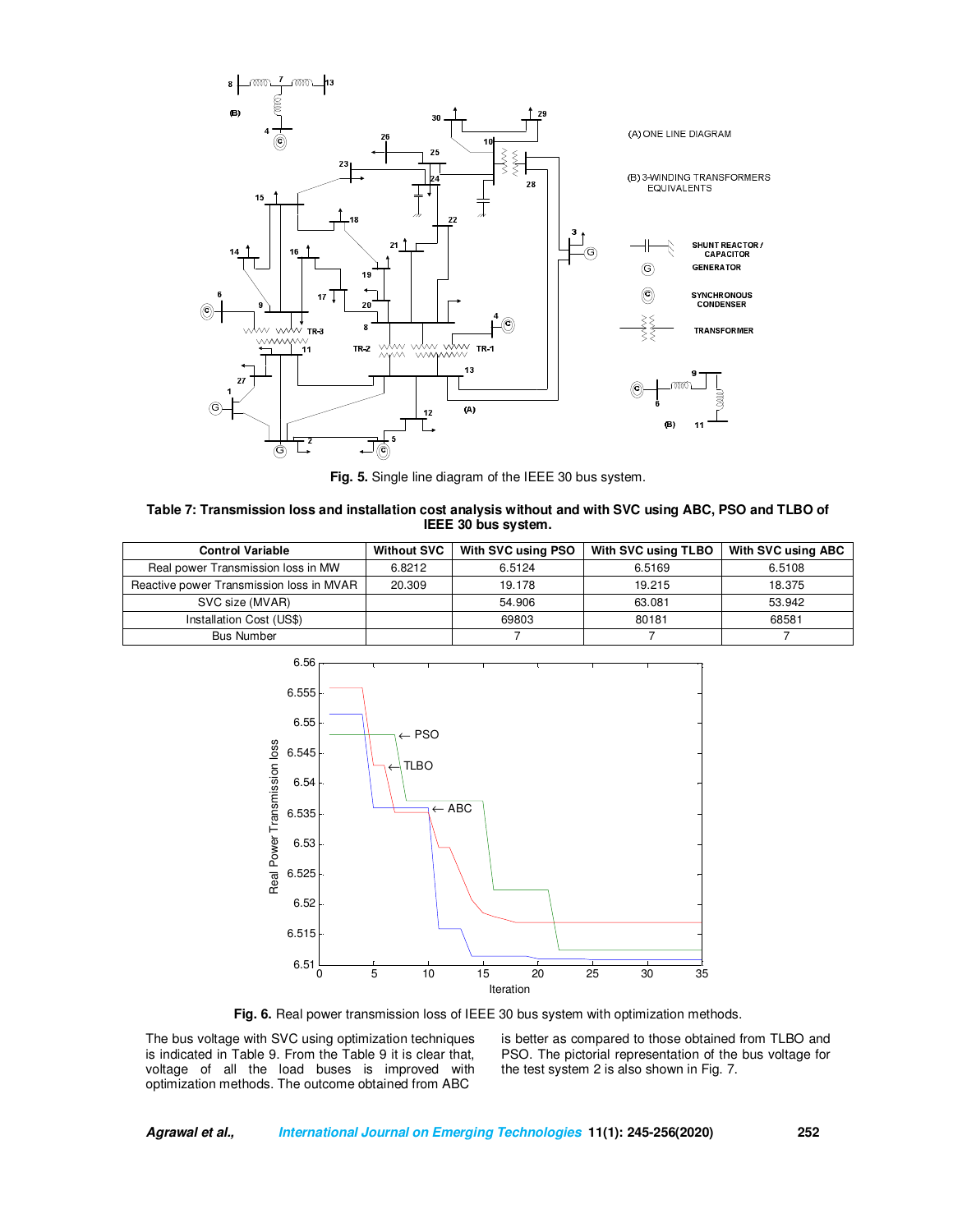# **Table 8: Reactive power flow (MVAR) without and with SVC using ABC, PSO and TLBO of IEEE 30 bus system.**

| <b>Line Number</b> | From<br><b>Bus</b> | Τo<br><b>Bus</b> | <b>Without SVC</b> | With SVC using TLBO | With SVC using PSO | With SVC using<br><b>ABC</b> |
|--------------------|--------------------|------------------|--------------------|---------------------|--------------------|------------------------------|
|                    |                    |                  | $-19.893$          | $-4.583$            | $-4.537$           | $-3.256$                     |
|                    |                    |                  | $-14.566$          | $-7.169$            | $-7.111$           | $-5.268$                     |
| 23                 | 13                 |                  | .628               | .574<br>1.573       |                    | 1.56                         |

| <b>Bus</b><br><b>Number</b> | <b>Specified</b>                    | Voltage With SVC in p.u. |            |             |                             | <b>Specified</b>                    | Voltage With SVC in p.u. |            |             |
|-----------------------------|-------------------------------------|--------------------------|------------|-------------|-----------------------------|-------------------------------------|--------------------------|------------|-------------|
|                             | Voltage<br>Magnitude<br>Vsp in p.u. | <b>PSO</b>               | <b>ABC</b> | <b>TLBO</b> | <b>Bus</b><br><b>Number</b> | Voltage<br>Magnitude<br>Vsp in p.u. | <b>PSO</b>               | <b>ABC</b> | <b>TLBO</b> |
| 1                           | 1.0600                              | 1.0600                   | 1.0600     | 1.0600      | 16                          | 1.0000                              | 1.0180                   | 1.0018     | 1.0172      |
| 2                           | 1.0450                              | 1.0550                   | 1.0550     | 1.0550      | 17                          | 1.0000                              | 1.0104                   | 1.0009     | 1.0027      |
| 3                           | 1.0100                              | 1.0300                   | 1.0200     | 1.0300      | 18                          | 1.0000                              | 1.0101                   | 1.0068     | 1.0045      |
| 4                           | 1.0820                              | 1.0812                   | 1.0800     | 1.0820      | 19                          | 1.0000                              | 1.0141                   | 1.0125     | 1.0120      |
| 5                           | 1.0100                              | 1.0210                   | 1.0100     | 1.0200      | 20                          | 1.0000                              | 1.0251                   | 1.0125     | 1.0263      |
| 6                           | 1.0710                              | 1.0410                   | 1.0381     | 1.0391      | 21                          | 1.0000                              | 1.0191                   | 1.0109     | 1.0128      |
| 7                           | 1.0000                              | 1.0042                   | 1.0022     | 1.0031      | 22                          | 1.0000                              | 1.0108                   | 1.0102     | 1.0104      |
| 8                           | 1.0000                              | 1.0176                   | 1.0101     | 1.0125      | 23                          | 1.0000                              | 1.0153                   | 1.0105     | 1.0148      |
| 9                           | 1.0000                              | 1.0158                   | 1.0111     | 1.0155      | 24                          | 1.0000                              | 1.0155                   | 1.0138     | 1.0142      |
| 10                          | 1.0000                              | 1.0111                   | 1.0101     | 1.0108      | 25                          | 1.0000                              | 1.0127                   | 1.0103     | 1.0105      |
| 11                          | 1.0000                              | 1.0113                   | 1.0106     | 1.0106      | 26                          | 1.0000                              | 1.0106                   | 1.0111     | 1.0102      |
| 12                          | 1.0000                              | 1.0196                   | 1.0192     | 1.0198      | 27                          | 1.0000                              | 1.0142                   | 1.0021     | 1.0140      |
| 13                          | 1.0000                              | 1.0109                   | 1.0025     | 1.0046      | 28                          | 1.0000                              | 1.0123                   | 1.0046     | 1.0120      |
| 14                          | 1.0000                              | 1.0140                   | 1.0132     | 1.0135      | 29                          | 1.0000                              | 1.0145                   | 1.0139     | 1.0140      |
| 15                          | 1.0000                              | 1.0142                   | 1.0095     | 1.0112      | 30                          | 1.0000                              | 1.0163                   | 1.0115     | 1.0137      |

**Table 9: Bus voltage of the IEEE 30 bus system in pu with SVC.** 



**Fig. 7.** Bus Voltage (pu) of IEEE-30 Bus system with SVC using ABC, PSO and TLBO.

Under the identical network conditions, the results obtained using the ABC, PSO and TLBO techniques reported in this work are compared with other optimization techniques as shown in Table 10. From the Table 10 it is evident that, the proposed techniques outperform many techniques used to minimize the real power transmission loss because the results obtained using the ABC is 6.5108 MW, which are better as comparable to those obtained using other techniques.

*C. Utter Pradesh State Electricity Board (UPSEB) 75 bus Indian power system* 

The single line diagram of Utter Pradesh State Electricity Board (UPSEB) 75 bus Indian power system is shown in Fig. 8. The generator data, load bus data, transformer data and line data are given in the appendix with Tables A1 A2, A3 and A4 respectively.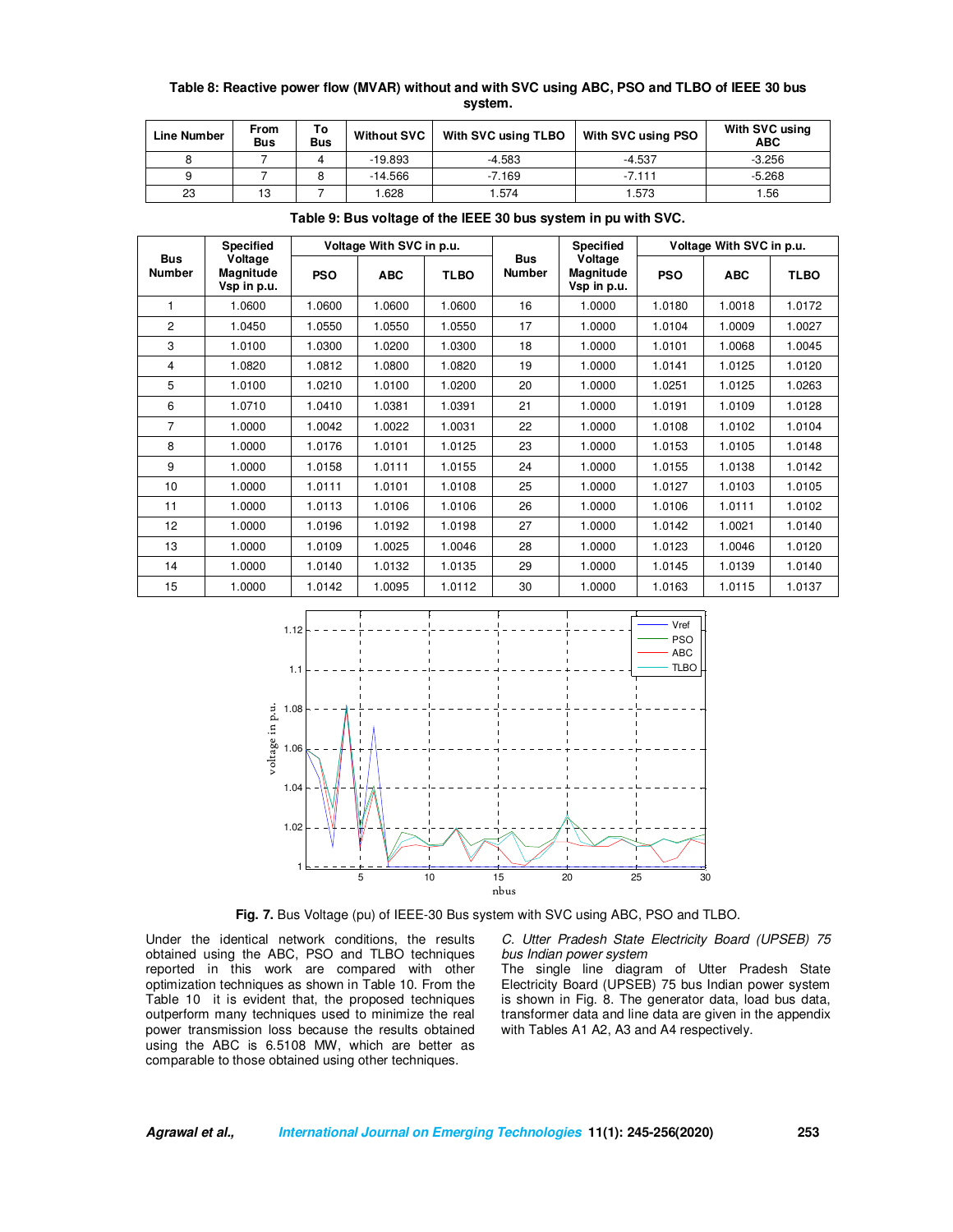|  | Table 10: Comparative study of transmission loss of IEEE 14 bus system with other optimization techniques. |  |  |
|--|------------------------------------------------------------------------------------------------------------|--|--|
|--|------------------------------------------------------------------------------------------------------------|--|--|

| S. No. | <b>Optimization Technique</b> | <b>Active Power</b><br><b>Transmission Loss in</b><br>МW | <b>IEEE Bus</b><br>System | <b>FACTS</b><br><b>Device</b> |
|--------|-------------------------------|----------------------------------------------------------|---------------------------|-------------------------------|
| ι.     | Bacterial Foraging [14]       | 17.1906                                                  | 30                        | <b>SVC</b>                    |
| 2.     | Differential Evolution [18]   | 9.3200                                                   | 30                        | <b>TCSC</b>                   |
| 3.     | Evolutionary Programming [18] | 10.4200                                                  | 30                        | <b>TCSC</b>                   |
| 4.     | Genetic Algorithms [18]       | 10.1700                                                  | 30                        | <b>TCSC</b>                   |
| 5.     | Bacterial Foraging [22]       | 10.1900                                                  | 30                        | <b>TCSC</b>                   |
| 6.     | Firefly algorithm [14]        | 17.1601                                                  | 30                        | <b>SVC</b>                    |



**Fig. 8.** Single line diagram of the UPSEB 75 bus system.

The real power transmission loss and reactive power transmission loss, location, size and installation cost of SVC for the UPSEB 75 bus system is presented in Table 11. It is evident from the results that after placement of SVC, the real power transmission loss and reactive power transmission loss of the test system 3 are reduced, with all the three optimization techniques. The installation cost of the SVC with PSO is 117730 US\$, with TLBO it is 126020 US\$ whereas with ABC it is found 101940 US\$ respectively. From the Table 11 it is clear that installation cost and size of SVC with ABC is better as compared to PSO and TLBO.



Fig. 9. Real power transmission loss (MW) of UPSEB-75 bus system with optimization methods.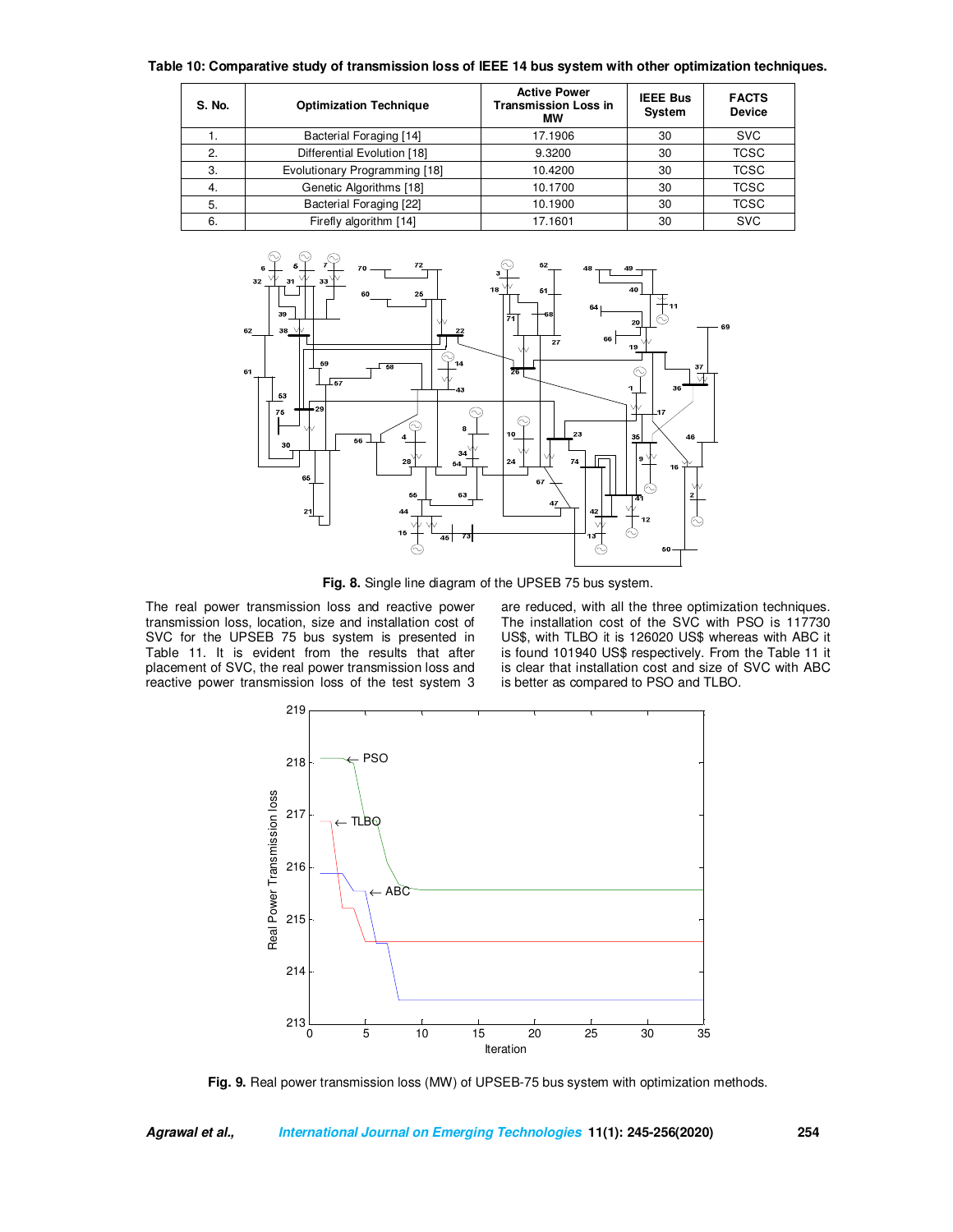| Table 11: Transmission loss and installation cost analysis without and with SVC using ABC, PSO and TLBO |
|---------------------------------------------------------------------------------------------------------|
| of UPSEB 75 bus system.                                                                                 |

| $\ddotsc$ . $\ddotsc$ . $\ddotsc$ is the state of $\ddotsc$ |                       |                              |                               |                              |  |  |  |  |
|-------------------------------------------------------------|-----------------------|------------------------------|-------------------------------|------------------------------|--|--|--|--|
| <b>Control Variable</b>                                     | Without<br><b>SVC</b> | With SVC using<br><b>PSO</b> | With SVC using<br><b>TLBO</b> | With SVC using<br><b>ABC</b> |  |  |  |  |
| Real power Transmission loss in MW                          | 224.3341              | 215.5505                     | 214.5742                      | 213.4502                     |  |  |  |  |
| Reactive power Transmission loss in<br><b>MVAR</b>          | 319.519               | 289.165                      | 291.2512                      | 288,056                      |  |  |  |  |
| SVC size (MVAR)                                             |                       | 92.6846                      | 99.2294                       | 80.2366                      |  |  |  |  |
| Installation Cost (US\$)                                    |                       | 117730                       | 126020                        | 101940                       |  |  |  |  |
| <b>Bus Number</b>                                           |                       | 53                           | 26                            | 38                           |  |  |  |  |

For the test system 3 the optimal location of the SVC is at bus number 38, 53 and 26 for the ABC, PSO and TLBO respectively. The bus voltage without SVC at bus number 38, 53 and 26 is 0.9752, 0.9534 and 0.9341 pu respectively. The bus voltage including SVC at bus number 38, 53 and 26 with ABC, PSO and TLBO is 0.9999, 1.0149 and 0.9873 pu respectively. From the Table 11 it is clear that the result of ABC is superior as compared to those obtained from PSO and TLBO.

Real power transmission loss for the UPSEB 75 bus system with iterations is illustrated in Fig. 9. It is seen from the Fig. 9 that the real power transmission loss obtained from ABC, in the first iteration is minimum for the test system 3. It is observed from the Fig. 9 that the reduction in real power transmission loss with iteration is better using ABC as compared to TLBO and PSO.

## **VI. CONCLUSION**

This paper shows a multi-criterion-based optimization utilizing an evolutionary technique ABC so as to decide the optimal location and rating of an SVC device for a given power network. The simulation outcomes of the Artificial Bee Colony (ABC) are distinguished with the Particle Swarm Optimization (PSO) and Teaching Learning Based Optimization (TLBO) to demonstrate the adequacy of the ABC and its predominance over PSO and TLBO. The exhibited ABC algorithm gives promising and preferable outcomes over the PSO and TLBO for minimization of the establishment cost, real and reactive transmission power losses and improves the performance of the system under consideration. The attended results demonstrate that the real power transmission loss of the test system 1 with ABC and PSO is same though for the test system 2 and 3 the consequence of ABC is better when contrasted with PSO and TLBO. All the three optimization strategies performed well and can also be applied to the different kinds of FACTS devices for the previously mentioned goal work in conjunction with wind generation or DG unit.

# **REFERENCES**

[1]. Electric Power Research Institute Journal, Vol. 11, Number 3, April-May 1986

[2]. Hingorani, N. G. (1988). Power electronics in electric utilities: role of power electronics in future power systems. *Proceedings of the IEEE*, *76*(4), 481-482.

[3]. Edris, A. A. (1997). Proposed terms and definitions for flexible AC transmission system (FACTS). *IEEE Transactions on Power Delivery*, *12*(4), 1420-1429.

[4]. Song, Y. H., & Johns, A. (Eds.). (1999). *Flexible ac transmission systems (FACTS)* (No. 30). IET.

[5]. Gupta, M., Kumar, V., Banerjee, G. K., & Sharma, N. K. (2017). Mitigating congestion in a power system and role of FACTS devices. *Advances in Electrical Engineering*, 1-7.

[6]. Narain, G.. Hingorani, & Gyugyi, L.<br>(2000). Understanding FACTS: concepts and (2000). *Understanding FACTS: concepts and technology of flexible AC transmission systems*. IEEE press. (Page No.)

[7]. Kashani, M. G., Babaei, S., & Bhattacharya, S. (2013). SVC and STATCOM application in Electric Arc Furnace efficiency improvement. In *2013 4th IEEE International Symposium on Power Electronics for Distributed Generation Systems (PEDG)* (pp. 1-7). IEEE.

[8]. Vanishree, J., & Ramesh, V. (2018). Optimization of size and cost of static var compensator using dragonfly algorithm for voltage profile improvement in power transmission systems. *International Journal of Renewable Energy Research (IJRER)*, *8*(1), 56-66.

[9]. Alvarez-Alvarado, M. S., Rodríguez-Gallegos, C. D., & Jayaweera, D. (2018). Optimal planning and operation of static VAR compensators in a distribution system with non-linear loads. *IET Generation, Transmission & Distribution*, *12*(15), 3726-3735.

[10]. Singh, B., & Agrawal, G. (2018). Enhancement of voltage profile by incorporation of SVC in power system networks by using optimal load flow method in MATLAB/Simulink environments. *Energy Reports*, *4*, 418-434.

[11]. Nguyen, K. P., Fujita, G., & Dieu, V. N. (2016). Cuckoo search algorithm for optimal placement and sizing of static var compensator in large-scale power systems. *Journal of Artificial Intelligence and Soft Computing Research*, *6*(2), 59-68.

[12]. Balachennaiah, P., Reddy, P. H., & Raju, U. N. K. (2015). A novel algorithm for voltage stability augmentation through optimal placement and sizing of SVC. In *2015 IEEE international conference on signal processing, informatics, communication and energy systems (SPICES)* (pp. 1-5). IEEE.

[13]. Kumara, B. S., Suryakalavathib, M., & Kumara, G. N. (2016). Optimal Power Flow with Static VAR Compensator Using Galaxy Based Search Algorithm to Minimize Real Power Losses. *Procedia Computer Science*, *92*, 42-47.

[14]. Selvarasu, R., Kalavathi, M. S., & Rajan, C. C. A. (2013). SVC placement for voltage constrained loss minimization using self-adaptive Firefly algorithm. *Archives of Electrical Engineering*, *62*(4), 649-661.

[15]. Karaboga, D. (2005). *An idea based on honey bee swarm for numerical optimization*, *200*, 1-10. Technical report-tr06, Erciyes university, engineering faculty, computer engineering department.

[16]. Karaboga, D., & Basturk, B. (2007). Artificial bee colony (ABC) optimization algorithm for solving constrained optimization problems. In *International fuzzy systems association world congress* (pp. 789-798). Springer, Berlin, Heidelberg.